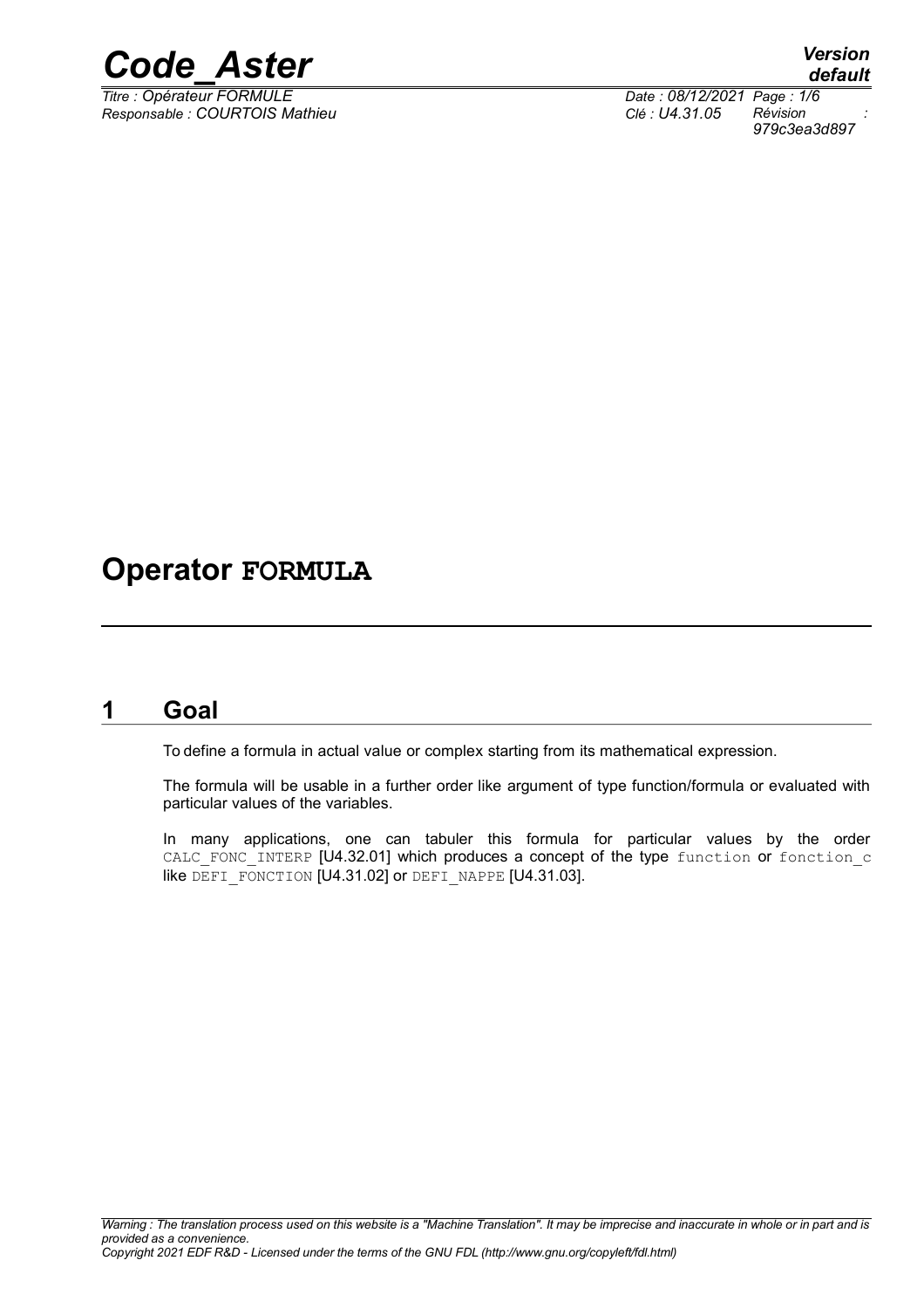*Responsable : COURTOIS Mathieu Clé : U4.31.05 Révision :*

## *Titre : Opérateur FORMULE Date : 08/12/2021 Page : 2/6*

*979c3ea3d897*

*default*

## **2 Syntax**

| $F = FORMULA$ |                                    |            |                                                                                                                   |  |     |               |
|---------------|------------------------------------|------------|-------------------------------------------------------------------------------------------------------------------|--|-----|---------------|
| ٠             | NOM PARA<br>VALE<br>VALE C         | $=$<br>$=$ | name of the parameters<br>""" definition of the real formula """<br>= """ definition of the formula complexes """ |  | [K] | [1 K8]<br>[K] |
| ♦             | $arg 1 = val_1,$                   |            |                                                                                                                   |  |     |               |
| ♦             | <br>$arg$ $NR$ = $val$ $NR$        |            |                                                                                                                   |  |     |               |
|               |                                    |            |                                                                                                                   |  |     |               |
|               | F is of type formula or formule c. |            |                                                                                                                   |  |     |               |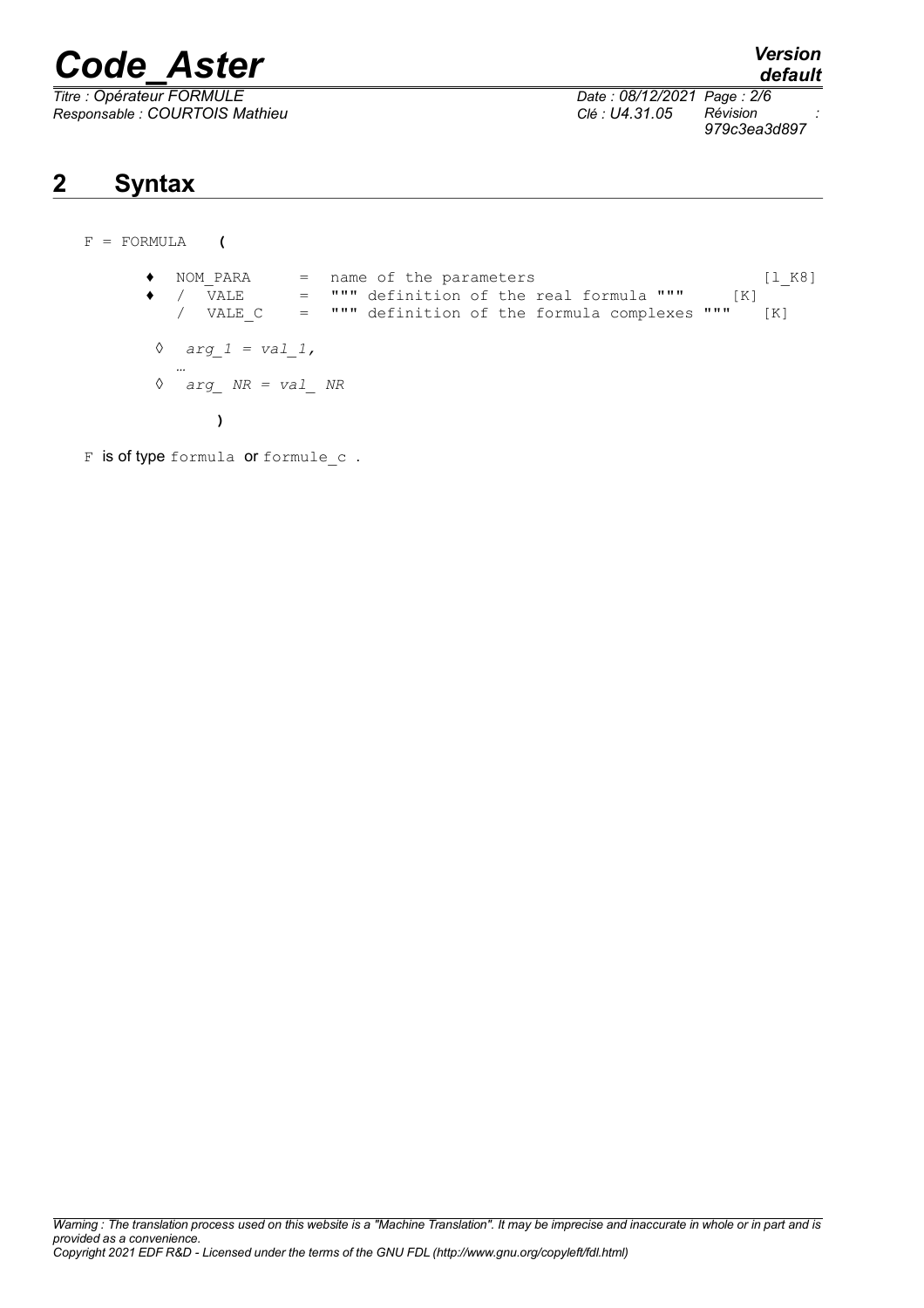*Titre : Opérateur FORMULE Date : 08/12/2021 Page : 3/6 Responsable : COURTOIS Mathieu Clé : U4.31.05 Révision :*

*979c3ea3d897*

## **3 Operands**

### **3.1 Definition of the function**

The body of the function is an algebraical expression Python represented by a character string. It must be appraisable: i.e. to respect syntax Python and the functions, constants or other objects necessary to its evaluation must defined in argument.

#### Example:

```
alpha = 1.23forms = FORMULA (NOM_PARA=' X', VALE=' sin (X) * alpha', alpha=alpha)
```
The expression of the formula is 'sin  $(X)$  \* alpha'. To evaluate it, X is the variable of the formula. The function sin is provided by the module maths (see below). The constant alpha is defined in the command file. It is thus necessary to define it in argument and to provide the value of it. Thus, the formula could be evaluated where that it is.

#### **Caution**

*The functions, classes (and other Python objects) defined in the command file are not available in CONTINUATION (Python cannot the "pickler"). So that the formulas using this kind of complementary arguments can be evaluated again in*

*CONTINUATION, it is necessary to redefine the functions, classes (and other Python objects) in CONTINUATION and to declare them with the formulas by setContext.* 

If one uses VALE, the produced formula is with actual value (concept of the type formula). If one uses VALE  $\,$  c, the formula is with complex value (concept of the type  $\,$  formule  $\,$  c).

In both cases, the parameters are real. The names of the parameters necessary to the evaluation of the formula are provided behind the keyword NOM\_PARA.

In the event of error of syntax, it is the language Python which transmits the error message and not *Code\_Aster* itself.

### **Notice**

*The order of the parameters (keyword NOM\_PARA) is important. If one creates a formula with two parameters in order to produce a tablecloth, the first parameter is the parameter of the tablecloth, the second is the parameter of the functions composing the tablecloth.*

### **3.2 Functions standards**

In addition to the ordinary algebraical signs + -/\*\*\*, functions standards (buil are also availableTins): min, max, ABS, float…

Attention, the sign of division indicates real division here:  $1 / 2 = 0.5$ If one wishes to make a whole division operation, should be used the //operator:  $1 / / 2 = 0$ 

### **3.3 Mathematical functions**

All them functions of the module maths of Python by defaults are imported. They are thus directly usable in the body of the formulas.

### **http://docs.python.org/lib/module-math.html**

| sin | sinh |
|-----|------|
| COS | cosh |
| tan | tanh |

*Warning : The translation process used on this website is a "Machine Translation". It may be imprecise and inaccurate in whole or in part and is provided as a convenience.*

*Copyright 2021 EDF R&D - Licensed under the terms of the GNU FDL (http://www.gnu.org/copyleft/fdl.html)*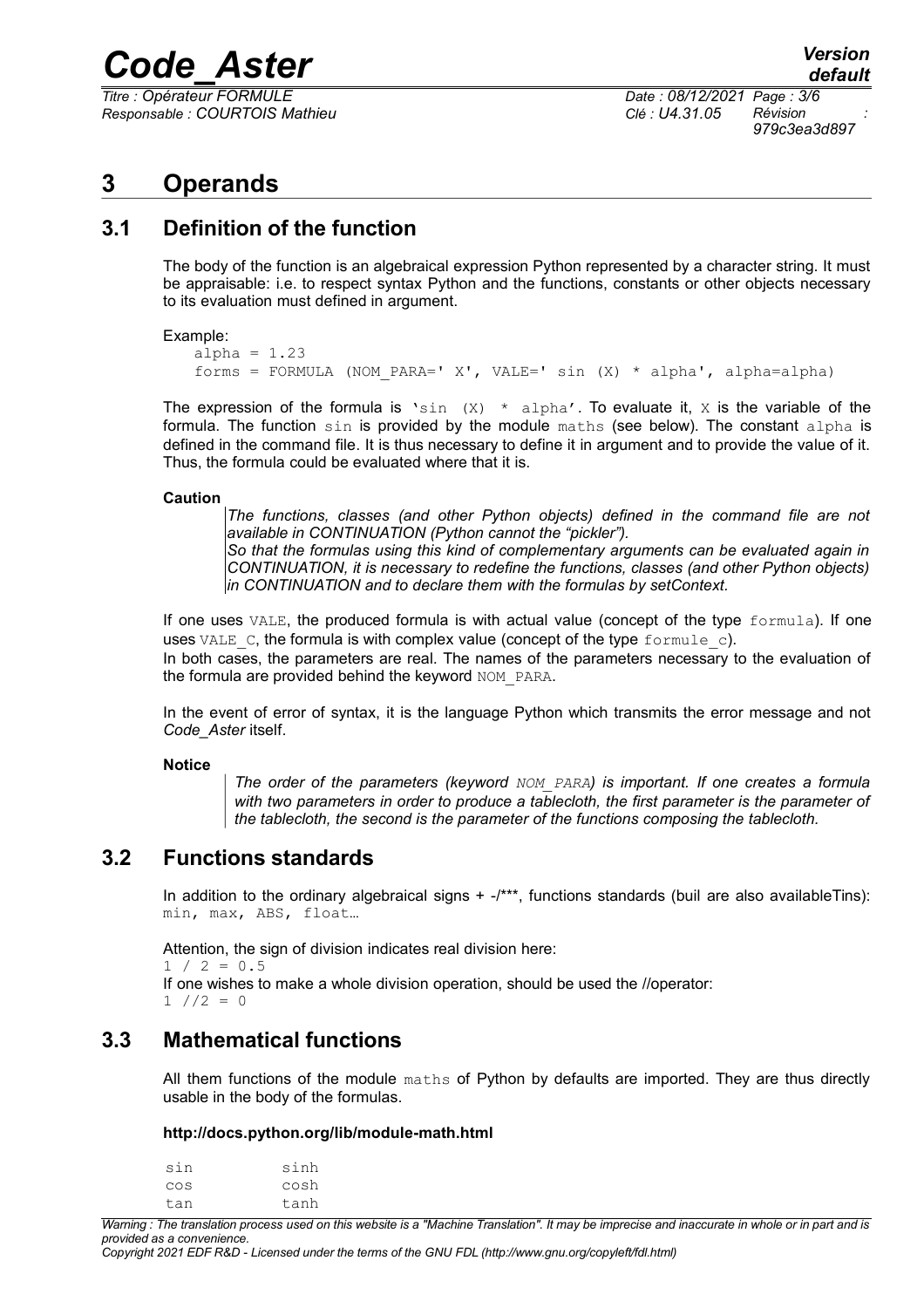*Responsable : COURTOIS Mathieu Clé : U4.31.05 Révision :*

*Titre : Opérateur FORMULE Date : 08/12/2021 Page : 4/6 979c3ea3d897*

*default*

| atan  | sqrt        |
|-------|-------------|
| atan2 | log         |
| asin  | $1$ oq $10$ |
| acos  | exp         |

Moreover, the constant pi, same module, is also available.

### **Caution:**

*The goniometrical functions are thus those of Python and expect angles expressed in radians. It is necessary to be vigilant on coherence with the simple keywords ANGL\_\* process control language which requires angles in degrees in general.*

### **4 Examples of use**

For various examples one will refer to the case test ZZZZ100A.

### **4.1 A formula is used like a tabulée function**

Definition of the formula Sia :

SIa = FORMULA (NOM PARA=' X', VALE=' sin  $(X)$  ')

Equivalent tabulée function IF :

```
LR = DEFI_LIST_REEL ( BEGINNING = 0. ,
                INTERVAL = F ( JUSQU A = pi, NOT = 0.01)
IF = CALC FONC INTERP (FUNCTION = SIa,
                       LIST PARA = LR,
                       NOM PARA = 'X',
                       NOM RESU = 'DEFL', )
```
To thus define a function tabulée starting from an interpretable formula, to see CALC\_FONC\_INTERP [U4.32.01].

Use of  $IF$  or of  $SIa$  in a simple keyword expecting a function or a formula:

champ=CRÉA CHAMP (... AFFE =  $F$  (... VALE  $F = IF$  or SIa, ) )

### **4.2 A formula can be evaluated like a reality**

```
In the body of the command file:
SIA = FORMULA (NOM PARA=' X', VALE=' sin (X) ' )X = SIa (1.57)
```
print SIa (1.57)

Behind a simple keyword expecting a reality:

```
LR = DEFI_LIST_REEL (DEBUT=SIa (0.),
                      INTERVALLE=_F (JUSQU_A=SIa (pi/2.), PAS=0.01))
In another formula:
SID = FORMULA (NOM PARA=' X', VALE=' X*SIA (5.)) ', SIa=SIa)
```
### **4.3 To call upon a formula or a function in another formula**

*Warning : The translation process used on this website is a "Machine Translation". It may be imprecise and inaccurate in whole or in part and is provided as a convenience. Copyright 2021 EDF R&D - Licensed under the terms of the GNU FDL (http://www.gnu.org/copyleft/fdl.html)*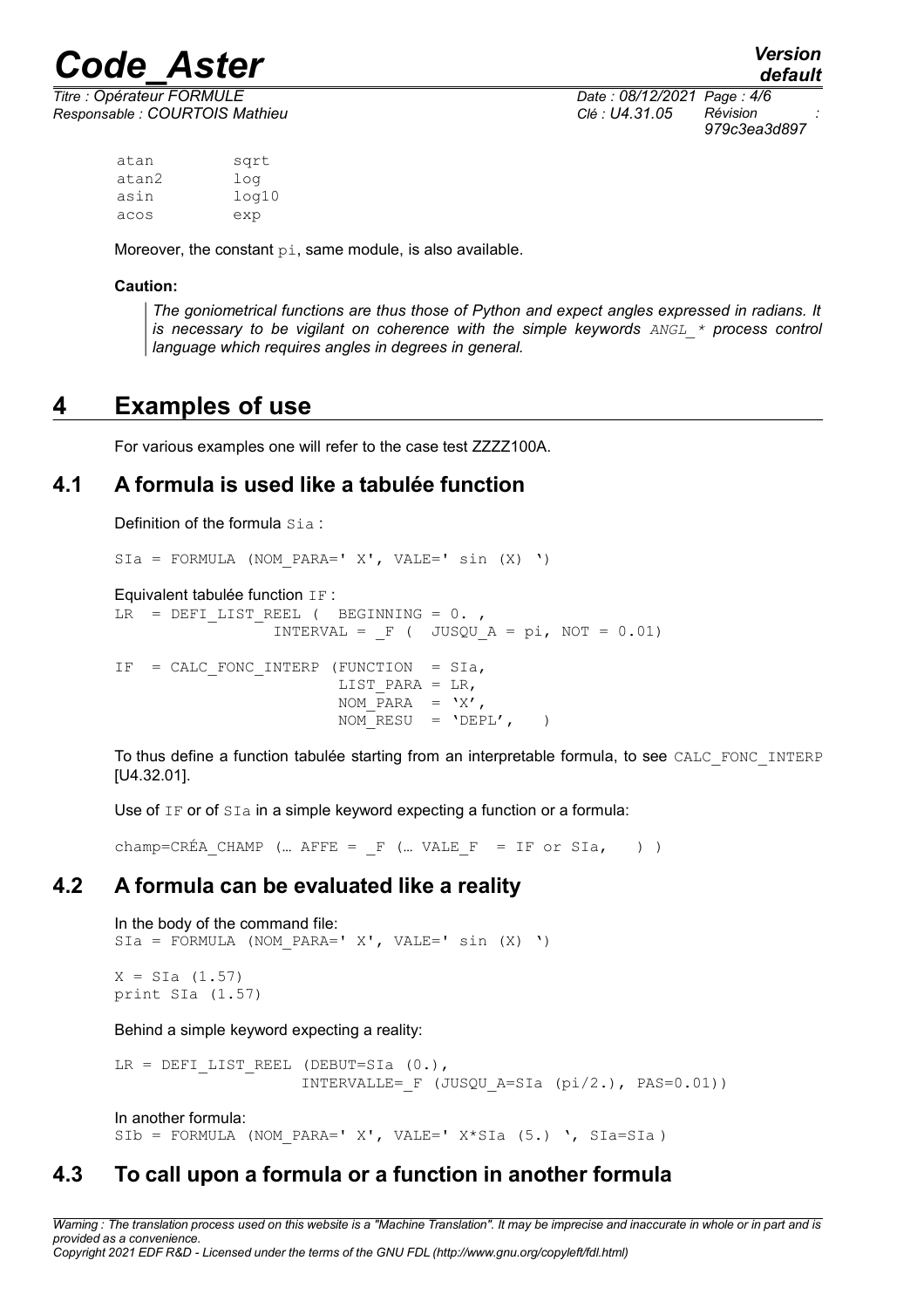*Responsable : COURTOIS Mathieu Clé : U4.31.05 Révision :*

*default Titre : Opérateur FORMULE Date : 08/12/2021 Page : 5/6 979c3ea3d897*

```
SIA = FORMULA (NOM PARA=' X', VALE=' sin (X) ')
```
Attention to think of putting the argument  $(X \text{ here})$  in the call to the function  $SIA$ :

```
SID = FORMULA (NOM PARA=' X', VALE=' X*SIA (X) ', SIa=SIA)
```
### **4.4 Formula with several parameters**

```
NAP = FORMULA (NOM PARA=('AMOR', 'FREQ'),
               VALE= ''' (1. /((2.*pi*FREQ) ** 2 - OMEGA ** 2) ** 2 
                        + (2.*AMOR*2.*pi*FREQ*OMEGA) ** 2) ''',
               OMEGA=OMEGA)
```
In this example, one defines a formula in 2 parameters. Taking into account the length of the expression, she is written for more convenience on several lines with triple quotes to delimit it. The constant  $pi$  is constant a standard (cf paragraph [§3.2]), the constant OMEGA must be provided explicitly.

In the actual position, only the formulas of R in R or C are possible: only one produced scalar.

### **4.5 Formula resulting from programming of function Python**

One can refer in a formula to functions programmed in Python, which authorizes formulas much more complex than of algebraic simple expressions. For example a function of HeavIside:

 $HEAVYSIDE(x) = \begin{cases} 0. \text{si } x < 0. \\ 1. \text{si } x \ge 0. \end{cases}$ 1.*si*  $x \ge 0$ .

The function Python is programmed as follows:

```
def Heaviside(X):
    yew X < 0.:
         return 0.
     else:
         return 1.
F_HVS = FORMULA (NOM_PARA=' INST',
                  VALE=' Heaviside (INST) ',
                  heaviside=heaviside)
```
### **Caution:**

*The use of programming Python in the command file (here method Heaviside) is incompatible with the edition of this file in graphic mode with AsterStudy.*

So that the formula  $F$  HVS can be evaluated in CONTINUATION, it is necessary to redefine the function of HeavIside and to declare it with the formula:

```
def Heaviside(X):
     yew X < 0.:
         return 0.
     else:
         return 1.
F HVS.setContext (dict (heaviside=heaviside) )
```